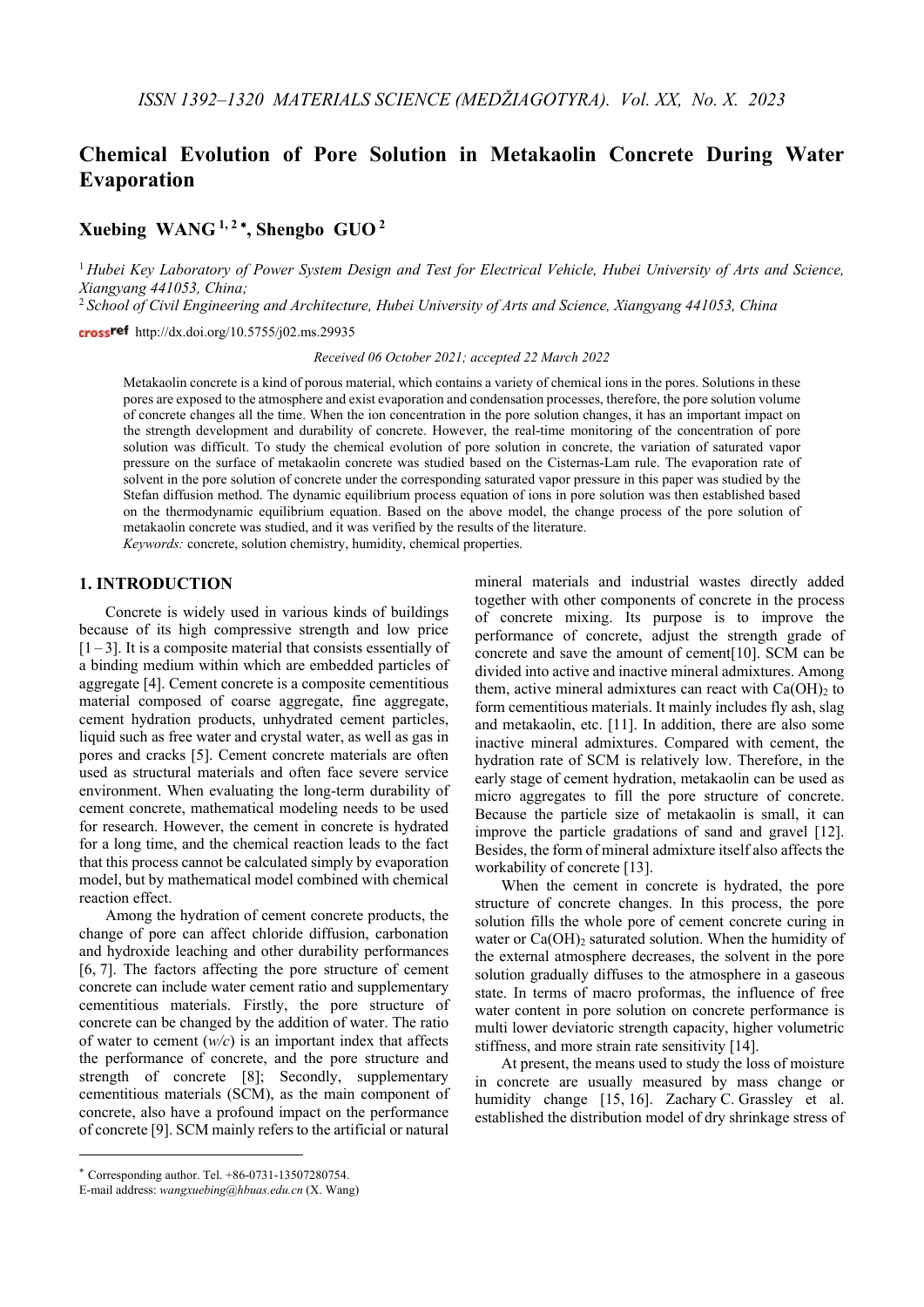concrete under the condition of water loss [17]; J. Ye et al. studied that RH in concrete decreases with the prolongation of curing age, and the addition of pre wet lightweight aggregate delayed the decline of RH [18]. In the process of water loss, the solvent of pore solution is gradually reduced and the solution is concentrated, so  $Na^+$  and  $K^+$  ions in the solution are gradually increased, while  $Ca^{2+}$  and OHgradually combine and precipitate [19, 20]. How to simulate the evolution of ions in the pore solution of concrete during water evaporation is a prerequisite for the subsequent evaluation of the durability of concrete materials. However, in the current research, the changes of the model caused by the concentration of ions in concrete were ignored, so they can not explain the changes of micro ions in the evaporation process of concrete materials from the chemical mechanism.

To solve this problem, combined with the Cisternas-Lam model of saturated vapor pressure in seawater, this paper analyzes the concentration of volume and the change of ion concentration of the system caused by the evaporation of water in concrete pore solution, the influence of salt effect in Na<sup>+</sup>,  $K^+$ ,  $Ca^{2+}$  and OH<sup>-</sup> ions and the precipitation of slightly soluble products, The chemical process of the system under this process is studied and verified by the change of pore solution of metakaolin concrete.

#### **2. THEORETICAL RESEARCH**

Many concrete constructions are often directly exposed to the air which experiences humidity changed atmosphere. The vapor pressure on the surface of pore solution in concrete is greater than that of air, therefore, the moisture in the concretes can gradually evaporate to the outside atmosphere.

#### **2.1. Vapor pressure of the surface of materials**

When the concrete lose water, liquid water mainly evaporated into gaseous water, and then the gaseous water is gradually diffused into the atmosphere. Generally, the diffusion motions of matter need the existence of a corresponding driving force. As an ideal gas, it followed the law of ideal gas:

$$
P_i = \frac{n_i \kappa T}{V_g},\tag{1}
$$

where  $P_i$  is the pressure of *i*;  $V_g$  is the volume,  $n_i$  was the mole of gas; *T* is the thermodynamic temperature; *R* is the constant of the ideal gas,  $8.314$  J·mol<sup>-1</sup> K<sup>-1</sup>.

The content of gaseous water in the atmosphere is expressed by humidity and it is expressed by the ratio of vapor pressure  $(P_0)$  to saturated vapor pressure  $(P)$ :

$$
RH = \frac{P_0}{P}.\tag{2}
$$

According to the literature [21], the saturated vapor pressure of water vapor in the air is related to temperature:

$$
P(T) = 611.2 \exp\left[ \frac{1045.8511577 - 21394.6662629 \frac{1}{T} + 1.0969044T - 1.3003741 \times 10^{-3} T^2 + 7.7472984 \times 10^{-7} T^3 - 2.1649005 \times 10^{-12} T^4}{-211.3896559 ln T} \right].
$$
 (3)

On the surface of an aqueous solution, liquid water is converted to gaseous water by evaporation. At this interface, the gaseous water produced vapor pressure on the surface of the aqueous solution. For non-disintegrated compounds, when the compound is dissolved in solution, the relationship between the vapor pressure on the surface of the aqueous solution and the concentration of the solvent obeys Raoult's law, that is, the vapor pressure on the surface of the aqueous solution is proportional to the concentration of the solute in the solution [22]. However, for dissociable inorganic chemical ions, Raoult's law is not obeyed. Cisternas proposed the corresponding Cisternas–Lam rules to explain the vapor pressure law of ionic compounds in an aqueous solution. This rule was used to calculate the vapor pressure of seawater. Because there were many ions in the aqueous solution of concretes, this method was also adopted in this paper. The Cisternas–Lam rules are as follows [23]:

$$
lgp_A = KI\left[A - \frac{B}{T - E_S}\right] + \left[C - \frac{D}{T - E_S}\right],\tag{4}
$$
  
where:

$$
A = AS + 3.60591 \times 10^{-4}I + MS/2303
$$
  
\n
$$
B = BS + 1.3829821I - 0.031185I2
$$
  
\n
$$
C = CS - 3.99334 \times 10^{-3}I - 1.11614 \times 10^{-4}I2 + \frac{MSI(1 - \chi)}{2303}
$$
  
\n
$$
D = DS - 0.138481I + 0.07511I2 - 1.79277 \times 10^{-3}I3
$$
  
\n
$$
\chi = \frac{2(\nu_{+} + \nu_{-})}{\nu_{+}Z_{+}^{2} + \nu_{-}Z_{-}^{2}},
$$

where  $P_A$  is the vapor pressure; *I* is the ionic strength;  $M_s$  is the molecular weight of the solvent; *K* is an electrolyte parameter;  $A_s$ ,  $B_s$ ,  $C_s$ ,  $D_s$ , and  $E_s$  are solvent parameter respectively;  $v_+$  is the number of moles of cations;  $v_-$  is the number of moles of anions;  $Z_{+}$  is the valence of the cation; Z– is the valence of the anion, the water constants are as follows:  $A_s = 0.021302$ ,  $B_s = 5.390915$ ,  $C_s = 7.192959$ ,  $D_s$ =1730.2857, and *Es*=39.53. The *K* values of 0.03664 and 0.04702 were obtained.

#### **2.2. Analysis of the process of water diffusion from materials to atmosphere**

There is a corresponding driving force when the vapor pressure is different between the surface of the aqueous solution and the external atmosphere, so the gaseous water gradually diffuses from the interior of the concrete to the atmosphere or from the opposite direction. The vapor pressure in the atmosphere is less than that on the surface of pore water of concrete because the ambient humidity was less than 100 % under daily conditions. As a result, the gaseous water inside the concrete gradually diffuses to the external atmosphere. From the macroscopic properties of the material, the mass of concretes began to decline. As gaseous water diffuses from the concrete to the outside atmosphere, the atmosphere can be regarded as a stagnant component. The diffusion can be regarded as the diffusion of gaseous water, and the diffusion process follows Stefan diffusion [24]:

$$
\vec{N}_{AB} = -C_T D_{AB} \nabla y_A + C_A \vec{u}_M,\tag{5}
$$

where  $N_{AB}$  is the net molar flux;  $C_T$  is the overall concentration;  $C_A$  is the concentration of component  $A$ ;  $D_{AB}$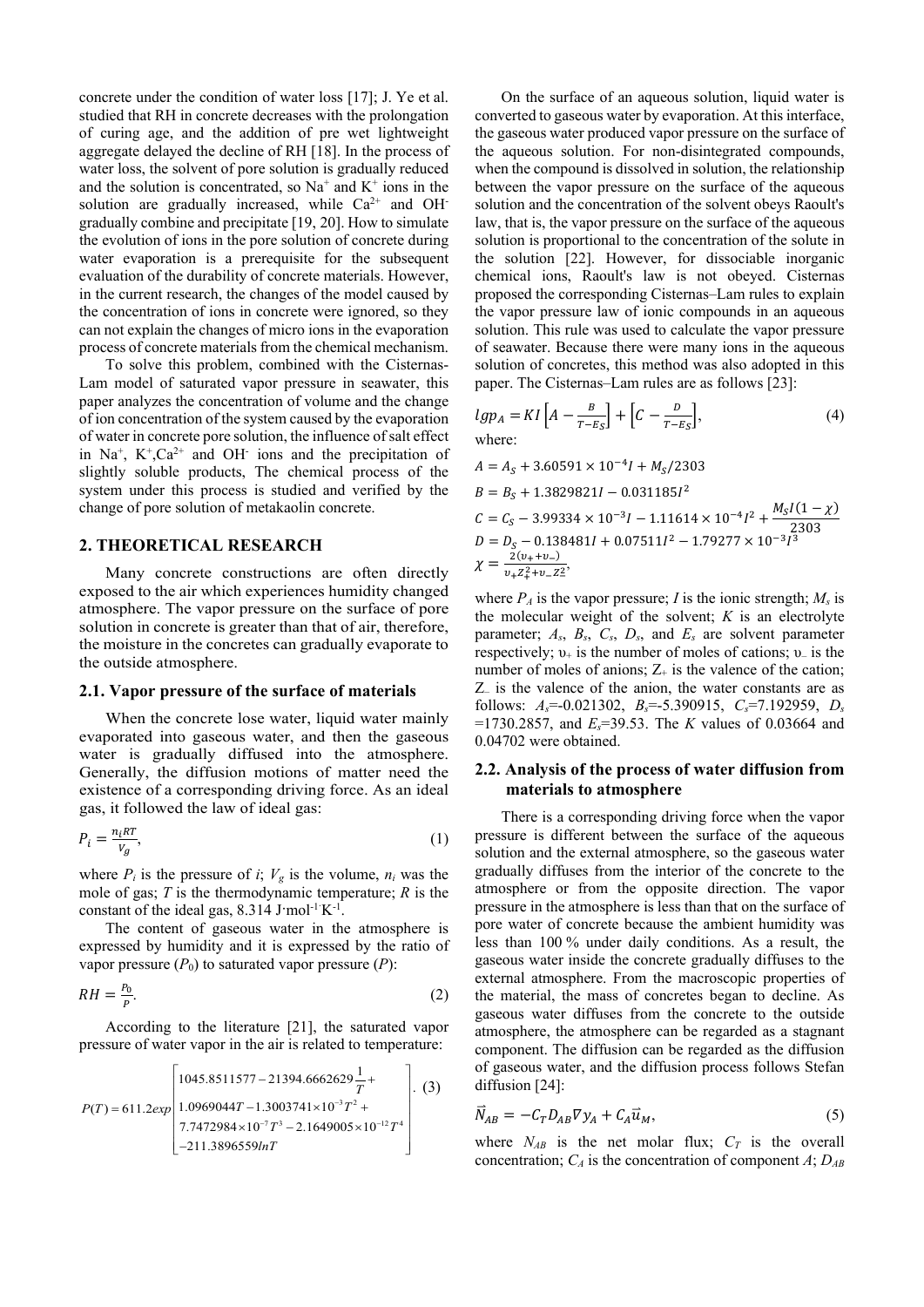is the molecular diffusion coefficient;  $y_A$  is the proportion of component *A*, which can be expressed as:

$$
y_A = \frac{c_A}{c_T},\tag{6}
$$

where  $\mu_M$  is the average molar velocity:

$$
u_M = \sum_{i=1}^n \frac{c_i u_i}{c_T}.\tag{7}
$$

If gaseous water and stagnant air are regarded as ideal gases respectively, they follow Dalton's law of partial pressure. Since the gaseous water in the pores of concretes only diffused in one-dimensional direction (*z*), Eq. 5 can be calculated as follows [25]:

$$
N_A = \frac{D_{AB}p}{RT(z - z_1)} \ln \frac{p - p_A}{p - p_{A1}}.\tag{8}
$$

If the material surface is taken as the coordinate origin, then  $z_1 = 0$ ,  $P_1 = P_0$ ;

Because the net flux  $N_A$  of component  $A$  can also be expressed by the liquid consumption rate [26]:

$$
N_A S = C_{AL} \frac{dz}{dt}.
$$
\n(9)

*CAL* is the liquid concentration of component *A*, *S* is the diffusion area and *t* is the diffusion time and *r* was the radium:

$$
\frac{dz}{Sdt} = \frac{D_{AB}p}{C_{AL}RTz} \ln \frac{p - p_A}{p - p_{A1}}; \text{ and } S = \pi r^2.
$$
 (10)

The variation trend of gaseous water diffusion coefficient at different pressure and temperature is as follows [27]:

$$
D_{AB} = D_0 \cdot \frac{P_0}{P} \left(\frac{T}{T_0}\right)^{1.75}.\tag{11}
$$

Among them,  $D_0$  is diffusion coefficient,  $0.22 \text{cm}^2/\text{s}$ ;  $P_0$ and  $T_0$  is the standard pressure, temperature, respectively. *D*, *P*, *T* were diffusion coefficient, pressure, and temperature under non-standard state, respectively.

For the diffusion coefficient of porous materials, the diffusion coefficient is [24]:

$$
D_{AB} = D_{AB} \cdot \frac{\varphi}{\tau},\tag{12}
$$

where  $\varphi$  is the porosity of porous materials, which can be expressed as:

$$
\varphi = \frac{V_p}{V},\tag{13}
$$

where  $V$  and  $V_P$  are the volume of concrete and the pores volume of material respectively; *τ* is the tortuosity of porous materials, and it can be expressed as [28]:

$$
\tau = \frac{L_e}{L} = 1 + f \ln\left(\frac{1}{\varphi}\right),\tag{14}
$$

where  $L_e$  is the zigzag distance;  $L$  is the linear distance;  $f$  is a constant, and the value was 0.63.

## **2.3. Effect of water evaporation on pore solution volume of cementitious materials**

The pressure difference between the saturated vapor pressure of the solution and the partial pressure of gaseous water in the atmosphere is the driving force for the diffusion.

When the concretes are in a completely humid atmosphere, the pores of the materials are full of water, so the pore size is equal to the size of the pore solution  $(V_{S0})$ . However, when the water in the pores of concretes diffuses outward by the form of gaseous water, and the volume of solution in the concretes is gradually decreased:

$$
V_s = V_{s0} - N_u \pi r^2 z = V_{s0} - \frac{v\varphi}{L_e} z,\tag{15}
$$

where  $N_u$  is the number of pores; *r* is the average radium of pores.

When combined with Eq. 13 and Eq. 14 and substituted into Eq. 16, it can be changed into:

$$
N_u = \frac{v_\varphi}{s_{L\tau}}; V_s = \frac{v_\varphi}{L\tau} (L\tau - z).
$$
\n(16)

The mass of evaporation is:

$$
ms = \rho_w \frac{v_\varphi}{l\tau} z. \tag{17}
$$

In the hydration process of concretes, the porosity is gradually changed with the hydration rate. In general, the porosity in cementitious concrete can be calculated by the Eq. 18 [29]:

$$
\varphi = \begin{cases} f_c \frac{(w/c) - 0.39\alpha}{(w/c) + 0.32}, w/c > 0.39\alpha \\ 0, w/c \le 0.39\alpha \end{cases}
$$
 (18)

$$
f_c = \left[1 + \frac{\rho_c}{\rho_s} \left(\frac{s}{c}\right) + \frac{\rho_c}{\rho_w} \left(\frac{w}{c}\right) + \frac{\rho_c}{\rho_a} \left(\frac{a}{c}\right)\right]^{-1}.\tag{19}
$$

Among them,  $\rho_c$ ,  $\rho_s$ ,  $\rho_w$  and  $\rho_a$  are the density of cement, sand, water, and air respectively; *s/c* is sand binder ratio and *a/c* is the ratio of gas content to cement. *s, c, w* respectively represents the mass of sand, cement, and water.  $\alpha_c$  is the hydration degree and its value can be expressed as [29]:

$$
\alpha_c = 1 - 0.5[(1 + 1.67t)^{-0.6} + (1 + 0.29t)^{-0.48}], \quad (20)
$$

where *t* is the hydration time. For different types of cement hydration rate, the hydration rate is modified on this basis.

#### **2.4. Effect of reducing pore solution of concrete on the concentration of each ion**

The main components of cement were  $3CaO·SiO<sub>2</sub>(C<sub>3</sub>S)$ ,  $2CaO·SiO<sub>2</sub>(C<sub>2</sub>S)$ ,  $3CaO·Al<sub>2</sub>O<sub>3</sub>(C<sub>3</sub>A)$ ,  $4CaO<sup>+</sup>Al<sub>2</sub>O<sub>3</sub>·Fe<sub>2</sub>O<sub>3</sub> (C<sub>4</sub>AF)$  and dihydrate gypsum, which began to react after adding water. In the chemical reaction process,  $Ca(OH)_2$ ,  $CaO·SiO_2·H_2O$ , ettringite and other reaction products can be formed, and  $Ca^{2+}$ , OH<sup>-</sup>, AlO<sub>2</sub><sup>-</sup>, SO4 2- and other ions also existed in the solution. Because the solubility product constant of  $Ca(OH)_2$  was much larger than that of  $CaO·SiO<sub>2</sub>·H<sub>2</sub>O$  and ettringite, the two chemical ions which accounted for the largest part of these ions were  $Ca<sup>2+</sup>$  ion and OH<sup>-</sup> anion. The two chemical ions had the following chemical equilibria.

$$
Ca2+(aq) + 2OH-(aq) = Ca(OH)2(s).
$$
 (21)

The thermodynamic equilibrium was as follows:

$$
K_{sp(CH)} = a_{Ca^{2+}}(a_{OH^{-}})^{2}.
$$
\n(22)

When the cement component contained high  $K<sub>2</sub>O$  and Na<sub>2</sub>O, the solubility of K<sub>2</sub>O and Na<sub>2</sub>O was 792g/L and 770g/L respectively, so these two kinds of alkali metal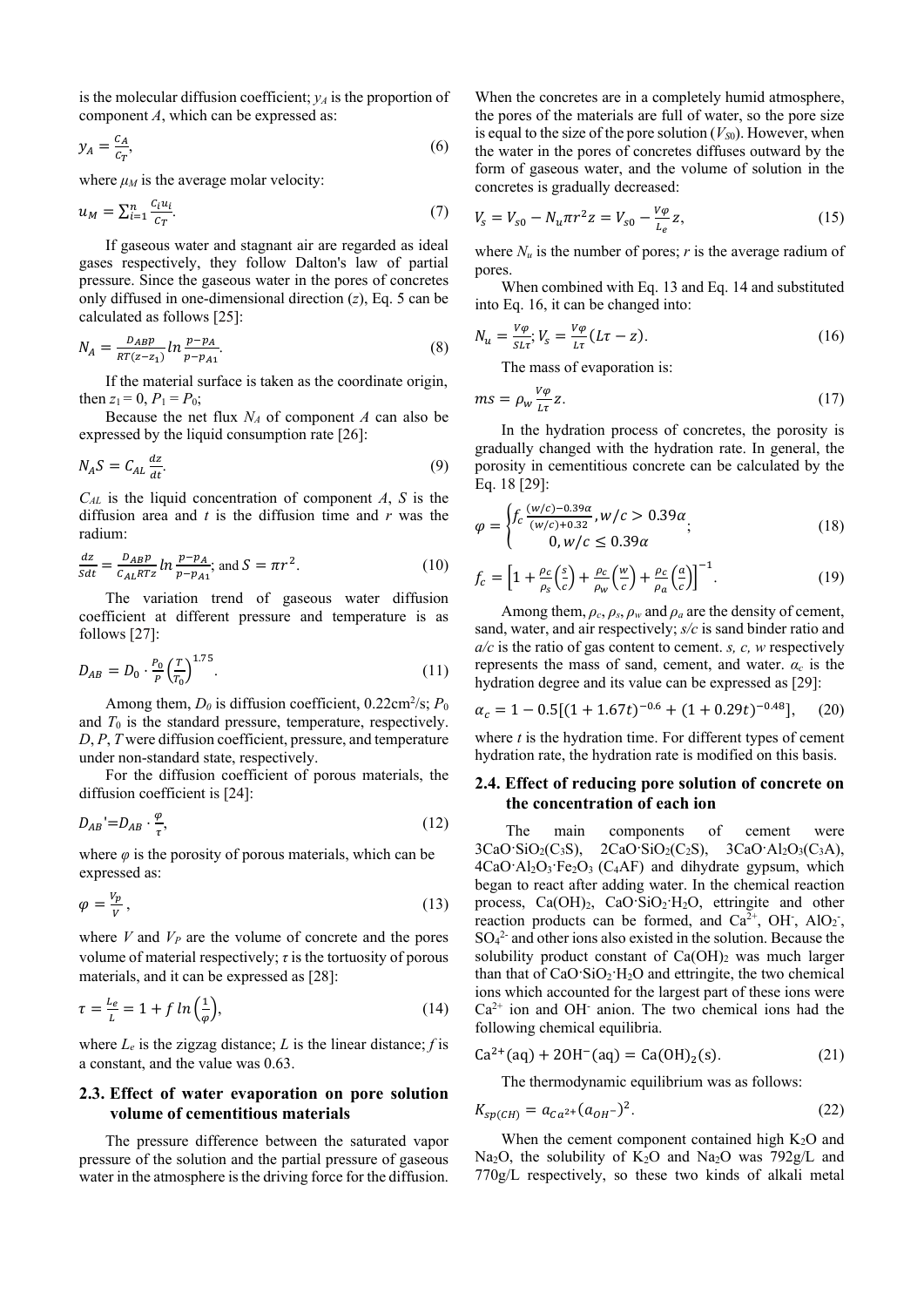oxides can dissolve and exist in the solution. After adding water to cement, these alkali metal oxides were also rapidly dissolved in the hydration process, which lead to the increase of pH in concretes and the corresponding ionic strength. If the content of  $K_2O$  and  $Na_2O$  in cement were litter, the  $Ca^{2+}$  and OH<sup>-</sup> ions can be considered as hydration of  $C_3S$  and  $C_2S$ , so the ratio can be considered as 1:2. However, if the contents of  $K_2O$  and Na<sub>2</sub>O are high, the concentrations of OH- anion in the solution are too high, which changes the concentration of  $Ca^{2+}$  in the solution accordingly.

When the pore solution of the concrete was evaporated or dried, its volume was decreased, which lead to the increase of ion concentration in the material. Currently, the concentration of each ion was as follows:

$$
C_x(t+1) = \frac{c_x(t)V(t)}{V(t+1)},
$$
\n(23)

where x is  $Ca^{2+}$ , OH<sup>-</sup>, K<sup>+</sup>, Na<sup>+</sup> respectively.

When the pore solution was concentrated, the concentration of each ion was increased, so that the chemical equilibrium of  $Ca^{2+}$  and OH<sup>-</sup> ions reacted again, and further precipitation of CH occurred. The chemical reaction is expressed as Eq. (22). If  $\beta$  is the content of which reacted in the reaction, Eq. (23) can be converted as:

$$
\gamma_{Ca}(c_{Ca} - \beta)\gamma_{OH}^2(c_{OH} - 2\beta)^2 = K_{sp(CH)};
$$
 (24)

$$
I = \frac{1}{2} \left( \sum_{i} M_{i} z_{i}^{2} \right); \, \log \gamma_{i} = -\frac{A' z_{i}^{2} \sqrt{I}}{1 + B \sqrt{I'}} \tag{25}
$$

where  $K_{sp(CH)}$  is the solubility product constant of  $Ca(OH)_2$ , and its value is  $5.5 \times 10^{-6}$ ; *γ<sub>Ca</sub>* and *γ<sub>OH</sub>* are the activity coefficients of  $Ca^{2+}$  ion and OH<sup>-</sup> ion respectively.

## **3. RESULTS AND DISCUSSION**

## **3.1. Influence of mineral admixtures on water loss of cement concrete**

In order to improve the performance and durability of ent concrete materials, many supplementary cement concrete materials, many cementitious materials are often added into cement concrete, which can improve the pore structure of concrete.

#### **3.1.1. Pozzolanic effect of metakaolin**

Metakaolin, as supplementary cementitious material, is the product of kaolin calcined at high temperatures [30]. It is mainly composed of  $Al_2O_3$  2SiO<sub>2</sub>, which can react with  $Ca(OH)<sub>2</sub>$  during cement hydration [31]. The hydration types of products are similar to hydration products of cement. Therefore, the addition of metakaolin can promote the hydration of cement in concrete [32]. Zhang y et al. studied the effect of mineral admixtures (fly ash) on the hydration rate of cement [33], in combination with the above discussion, Eq. 20 can be transformed into:

$$
\alpha_m = 1 - e^{-B_m t};\tag{26}
$$

$$
\alpha = \frac{\lambda a_c c + a_m m}{c + m},\tag{27}
$$

where  $B_m$  is a constant,  $0.0216d^{-1}$ ;  $\alpha_m$  is the hydration rate of metakaolin; *M* is the content of metakaolin; *λ* is the correction factor.

#### **3.1.2. Micro aggregate effect of metakaolin**

Metakaolin, as a kind of SCM, plays the role of micro aggregate in cement concrete. These mineral admixtures and other aggregates together form the skeleton of concrete, which changes the strength and pore structure of concrete. This effect is called the "micro aggregate effect". To study this effect, Eq. 19 can be rewritten as follows:

$$
f_c = \frac{V}{V_p} = \frac{\frac{c}{\rho_c} + \frac{m}{\rho_m} + \frac{w}{\rho_w} + \frac{s}{\rho_s} + \frac{a}{\rho_a}}{\frac{c}{\rho_c} + \frac{m}{\rho_m}}.
$$
(28)

Based on the above research, the model was validated by the data in the literature. Erhan Gu¨neyisi et al. Have studied various properties of concrete mixed with metakaolin, including strength, water absorption, mass loss, etc., and accumulated abundant data [34].

The model designed in this paper was used for calculation, and the data in the literature were used for comparison, and the results were shown in Fig. 1.



**Fig. 1.** Weight loss vs. drying time graphs MK concretes

According to the comparison between the model and the experimental results, the experimental results were in good agreement with the model calculation results. According to the model results, the water loss in concrete was increased with the increase of drying time. According to Eq. 18, with the hydration of cement, the porosity of concrete was gradually decreased, and the corresponding pore size was also gradually decreased. With the increase of metakaolin content, the pore structure of concrete was improved due to its micro aggregate effect and pozzolanic effect. In this process, the pore size of concrete decreased gradually, which lead to the decrease of the evaporation rate of water in the pores, and increased the ability of concrete to retain water.

#### **3.2. Variation of concentration of ions in concrete with water evaporation**

Pore solution of concrete contained a lot of  $Ca^{2+}$ , OH<sup>-</sup>,  $K^+$ , Na<sup>+</sup> ions, there were also AlO<sub>2</sub><sup>-</sup>, SiO<sub>4</sub><sup>4-</sup> plasma, but its concentration was low. When the pore solution in concrete evaporated gradually, the volume of the pore solution decreased. According to Eq. 23, the concentration of each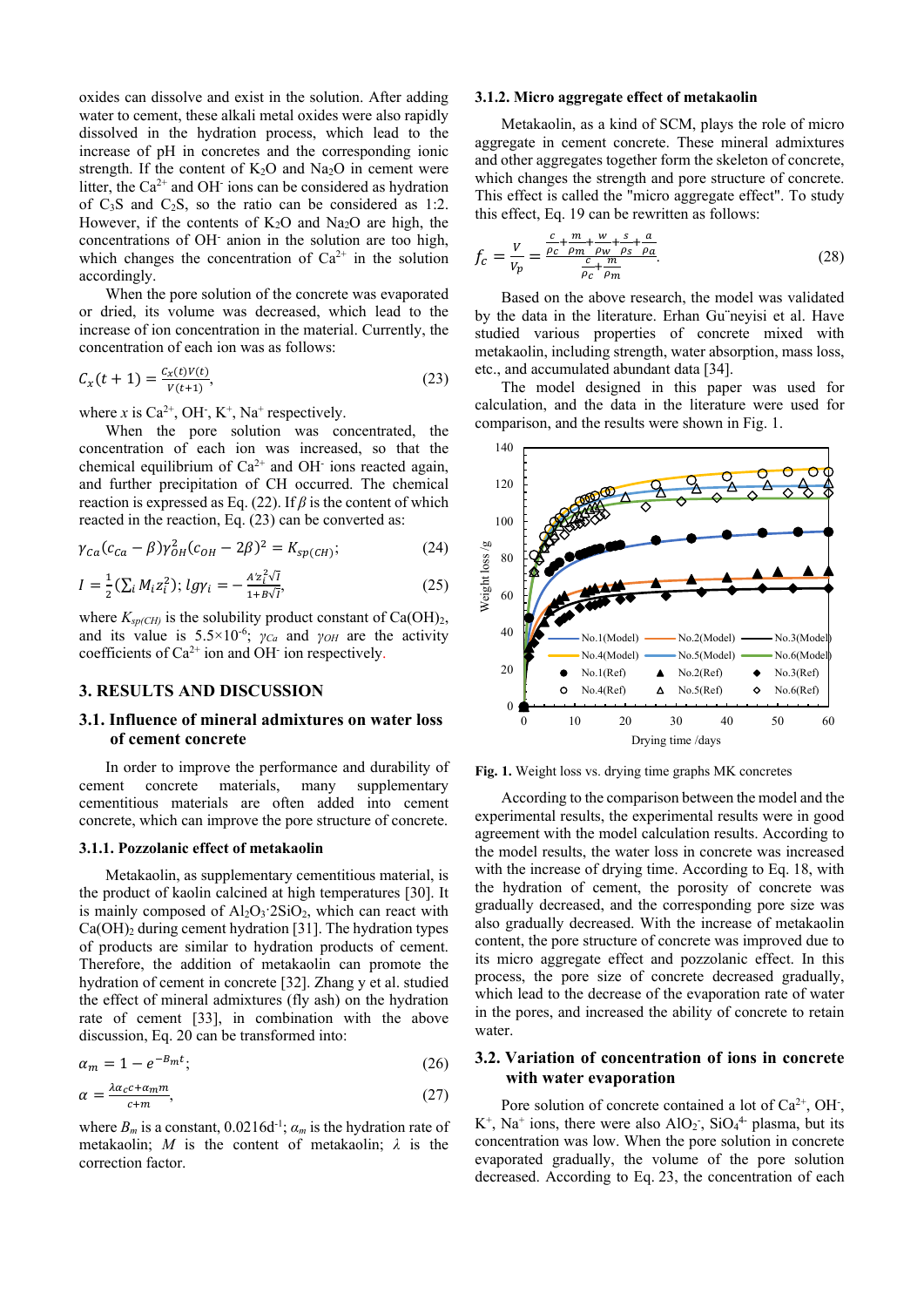ion in the pore solution was changed. Based on the above model, the results were shown in Fig. 2 and Fig. 3.



**Fig. 2.** Changes of concentration of  $Ca^{2+}$  and OH vs. drying time graphs of MK concretes



**Fig. 3.** Changes of concentration of  $K^+$  and  $Na^+$  vs. drying time graphs of MK concretes

There were  $Ca^{2+}$ , OH<sup>-</sup>, K<sup>+</sup> and Na<sup>+</sup> ions in the pore solution of concrete, and there were chemical equilibria of  $Ca(OH)_2$  and  $Ca^{2+}$ , OH in this system. When the volume of the pore solution decreased, the concentration of these ions was increased. When the concentration of  $Ca^{2+}$  ions and OHanions increases to the reactive concentration, the chemical reaction can be carried out according to Eq. 21 to form Ca(OH)2. However, in this process, the ionic strength of the pore solution of concrete increased gradually, and the ionic atmosphere thickness also increased. Based on Debye-Huckel law, the ionic activities of various ions were also decreased, which affected the chemical reaction of Ca<sup>2+</sup> and OH- anions. Based on the model calculation that with the increase of drying time, the calcium ion in the pore solution of concrete decreased, while the OH  $,K^+$ , Na<sup>+</sup> ions gradually increase. This was consistent with the results of Lothenbach et al. [20].

## **3.3. Variation of the surface vapor pressure of pore solution in concrete during drying**

At a certain temperature, the molecules with higher energy on the surface of water escaped from the surface to become vapor molecules by overcoming the attraction between liquid molecules. Some of the evaporated molecules may hit the liquid surface and be absorbed into the liquid phase, and this process was called condensation. In the beginning, the evaporation process is dominant, and the condensation rate increased with the increase of steam density. When the evaporation rate of a liquid equalled the condensation rate, the liquid and its vapor were in equilibrium. At this time, the pressure of steam was called the saturated vapor pressure at this temperature. When there was a non-volatile solute in water, the surface of the solution was occupied by solvated solute molecules, so that the number of solvent molecules evaporated from the surface of the solution in unit time was less than that from the pure solvent, and the vapor pressure of the solution was lower than that of the pure solvent at equilibrium. The concentration of various ions in the pore solution of concrete changed during the concentration process. Based on the Cisternas–Lam rules, the vapor pressure on the surface of the solution can be calculated. The results are shown in Fig. 4.



**Fig. 4.** Vapor pressure vs. drying time graphs of MK concretes

In the process of evaporation of pore solution of concrete, the ion concentration of pore solution gradually increased, the ionic strength of pore solution also increased, the part of the solution surface occupied by solute molecules was more, so that the number of solvent molecules evaporated from the solution surface in unit time was less. Therefore, the corresponding vapor pressure gradually decreased.

## **3.4. Chemical reaction mechanism of metakaolin concrete during evaporation**

In the hydration process of cement,  $Ca(OH)_{2}$ ,  $xCaO·SiO<sub>2</sub>·vH<sub>2</sub>O$ , ettringite and other reaction products can be formed.  $Al_2O_3$  2SiO<sub>2</sub>, as the main component of metakaolin, can react with Ca(OH)<sub>2</sub> after cement hydration and is called secondary hydration reaction[30, 31]. The main reaction products are  $C_5AS_2H_5$ ,  $C_4AH_{13}$ , CSH,  $C_3AH_6$ ,  $C<sub>2</sub>ASH<sub>8</sub>$ . The precipitation-equilibrium between hydration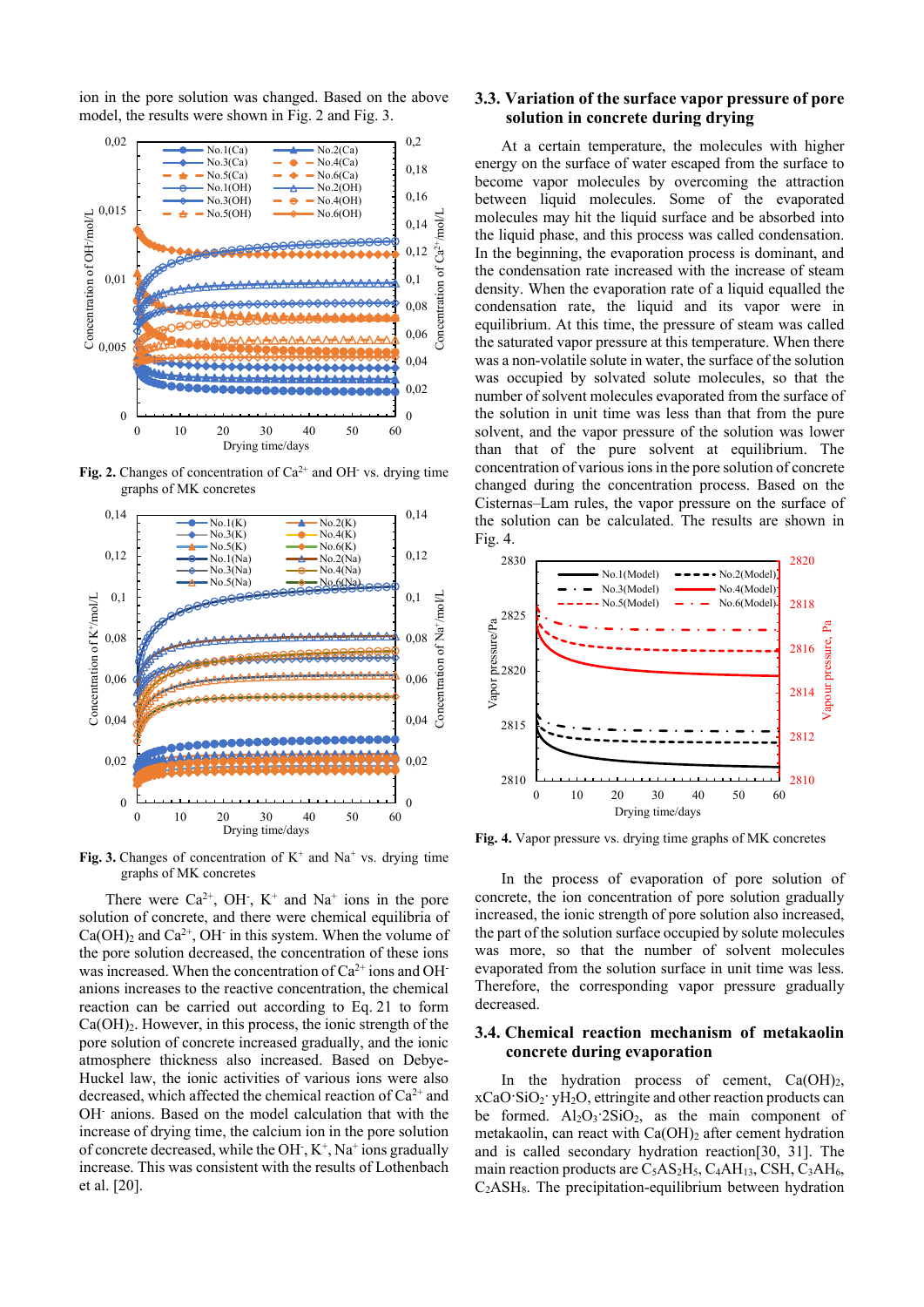products and pore solution is therefore exised, and  $Ca^{2+}$ , OH<sup>-</sup>, AlO<sub>2</sub><sup>-</sup>, SO<sub>4</sub><sup>2-</sup> and other ions are existed in the solution. However, concrete is often in direct contact with the environment, and the changes of humidity and steam pressure in the environment will change with the change of climate.

According to the colligative property of the solution, part of the surface of pore solution of metakaolin concrete is occupied by the solvated solute molecules when nonvolatile solute is dissolved in the solvent, so that the number of solvent molecules evaporated from the solution surface per unit time is less than that evaporated from the pure solvent. At equilibrium, the vapor pressure of the solution is lower than that of the pure solvent. Therefore, with the increase of ion concentration in pore solution, the vapor pressure will decrease, which is consistent with the results in the model.

## **4. CONCLUSIONS**

The model of the evaporation process of pore solution of concrete was established and the change process of pore solution of metakaolin concrete was used to verify.

- 1. The relationship between the concentration of pore solution and the vapor pressure of the external environment was established by studying the changes of ions in pore solution.
- 2. Based on the mathematical model, the concentration of pore solution caused by evaporation, and the change of saturated vapor pressure of pore solution surface and its influence on evaporation rate were considered.
- 3. Considering the pozzolanic effect and micro aggregate effect caused by the addition of metakaolin, the changes of ions and saturated vapor pressure of metakaolin concrete in the process of pore solution evaporation were calculated by using the model.

### *Acknowledgments*

This work was supported by the Hubei Superior and Distinctive Discipline Group of " Mechatronics and Automobiles" [grant numbers XKQ2021027]

#### **REFERENCES**

- 1. **Miller, S.A., Moore, F.C.** Climate and Health Damages from Global Concrete Production 2020: pp. 439 – 443. https://doi.org/10.1038/s41558-020-0733-0
- 2. **Khalid, F.S., Saaidin, S.H., Shahidan, S., Othman, N.H., Guntor, N.A.A.** Strength of Concrete Containing Synthetic Wire Waste as Fiber Materials *IOP Conference Series:* Wire Waste as Fiber Materials *Materials Science and Engineering* 713 (1) 2020: pp. 12003 – 12006. https://doi.org/10.1088/1757-899X/713/1/012003
- 3. **Sabir, B.B., Wild, S., Bai, J.** *Metakaolin and Calcined Clays as Pozzolans For Concrete: A Review Cement and Concrete Composites* 23 (6) 2001: pp. 441 – 454. https://doi.org/10.1016/S0958-9465(00)00092-5
- 4. **Mehta, P.K., Monteiro, P.** Concrete: Microstructure, Properties, and Materials*. McGraw-Hill Professional Publishing Group,* 2013
- 5. **Ke, G.** Civil Engineering Materials (2rd Ed.). Beijing: *Beijing University Press*, 2012.
- 6. **Johannesson, B.F.** Diffusion of a Mixture of Cations and Anions Dissolved in Water *Cement and Concrete Research* 29 (8) 1999: pp. 1261 – 1270. https://doi.org/10.1016/S0008-8846(99)00114-3
- 7. **Kanema, M., Morais, M., Noumowe, A., Gallias, J.L., Cabrillac, R.** Experimental and Numerical Studies of Thermo-Hydrous Transfers in Concrete Exposed to High Temperature *Heat Mass Transfer* 44 (2)  $2007:$  pp.  $149 - 164.$ https://doi.org/ 10.1007/s00231-006-0212-9
- 8. **Cho, C.G., Kim, W.J., Choi, Y.** Flow Experiments and Analysis of Highly Flowable Concrete Considering the Effect of Dosages of SP Admixture and W/C Ratios *Journal of the Korea Concrete Institute* 26 (6) 2014: pp. 671 – 677. https://doi.org/ 10.4334/JKCI.2014.26.6.671
- 9. **Mathews, M.E., Anand, N., Nandhagopal, M.** Influence of Mineral Admixtures on Impact Strength of Self-Compacting Concrete under Elevated Temperatures *IOP Conference Series Materials Science and Engineering* 872 2020: pp. 12111.

https://doi.org/ 10.1088/1757-899X/872/1/012111

- 10. **Wu, Z.** High Performance Concrete. China Railway Press, Beijing, 1999.
- 11. **Lea, F.M.** The Chemistry of Cement and Concrete (5rd Ed.): Chemical Publishing Co. Inc, 2017.
- 12. **Bahij, S., Omary, S., Feugeas, F., Faqiri, A.** Fresh and Hardened Properties of Concrete Containing Different Forms of Plastic Waste – A Review *Waste Manage* 113 2020: pp. 157 – 175. https://doi.org/ 10.1016/j.wasman.2020.05.048
- 13. **Neville, A., JJ, B.** Properties of Concrete (5rd Ed.). Canadian Science Publishing NRC Research Press, 2011.
- 14. **Huang, X., Kong, X., Hu, J., Zhang, X., Zhang, Z., Fang, Q.** The Influence of Free Water Content on Ballistic Performances of Concrete Targets *International Journal of Impact Engineering* 139 2020: pp. 103530. https://doi.org/ 10.1016/ j.ijimpeng. 2020.103530
- 15. **Maanser, A., Benouis, A., Ferhoune, N.** Effect of High Temperature on Strength and Mass Loss of Admixtured Concretes *Construction and Building Materials* 166 2018: pp. 916 – 921. https://doi.org/ 10.1016/ j.conbuildmat. 2018.01.181
- 16. **Zhang, B., Bicanic, N., Pearce, C.J., Phillips, D.V.** Relationship Between Brittleness and Moisture Loss of Concrete Exposed to High Temperatures *Cement and Concrete Research* 32 (3) 2002: pp. 363 – 371. https://doi.org/ 10.1016/ S0008-8846(01)00684-6
- 17. **Grasley, Z.C., Lange, D.A., D'Ambrosia, M.D.** Internal Relative Humidity and Drying Stress Gradients in Concrete *Materials & Structures* 39 (9) 2006: pp. 901. https://doi.org/ 10.1617/s11527-006-9090-3
- 18. **Ye, J., Hu, S., Wang, F., Zhou, Y., Liu, Z.** Effect of Pre-Wetted Light-Weight Aggregate on Internal Relative Humidity and Autogenous Shrinkage of Concrete Journal of Wuhan University of Technology 21(1) 2006: pp. 134 – 137. https://doi.org/ 10.1007/BF02861491
- 19. **Ibrahim, N.** Shrinkage Test of Concrete: Methodology and Variation of Strain *Journal of Physics: Conference Series*  1529 (2) 2020: pp. 22032-6. https://doi.org/ 10.1088/1742-6596/1529/2/022032